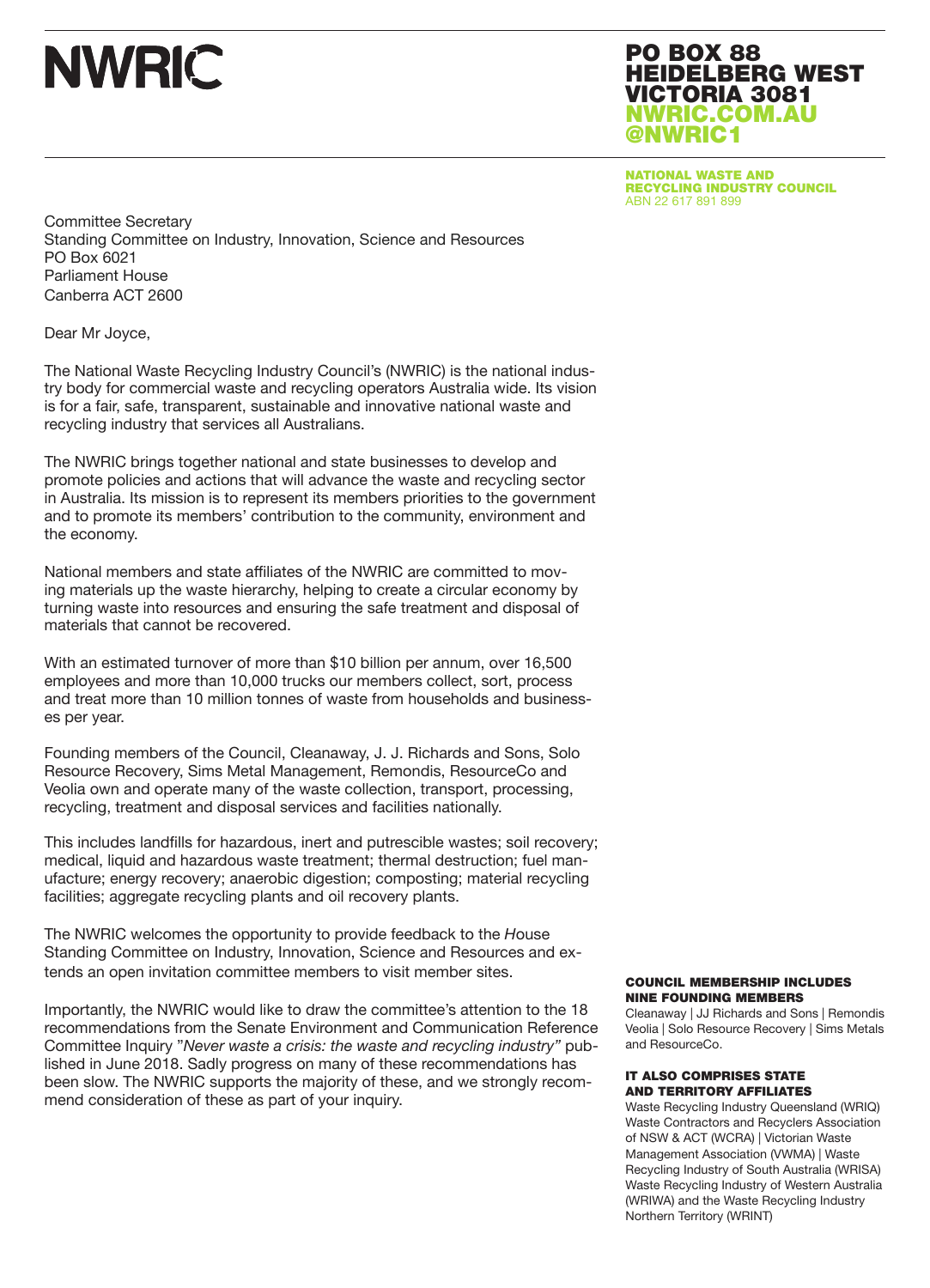# **NWRIC**

## **RESPONSE TO TERMS OF REFERENCE**

As per the terms of reference, the NWRIC consider the following innovative solutions and opportunities to develop Australia's circular economy.

## **Industrial, commercial and domestic waste;**

The key challenges facing the waste and recycling industry is not so much the lack of technological innovation, but instead the need for systemic innovation that will create confidence and certainty across the sector to invest in advance solutions.

Where commodity prices are strong for recovered materials resource recovery is high. This is best illustrated by the recovery of metals, paper, construction and demolition materials in particular. Where commodity prices are weak such as in plastics, glass and organics recovery rates are less. Where separation at source of material types is poor, recovery rates are even lower.

Where federal, state and local regulations are clear, consistent and enforced, waste is better managed, quality resources are recovered and reused, and industry is more confident to invest in advance solutions. One example is oil recovery under the *Product Stewardship (Oil) Act 2000*. Where regulations are inconsistent, continually changing, poorly enforced e.g. National Environment Protection Measure (Used Packaging), Resource Recovery / End of Waste specifications, e-waste to landfill bans; waste is not always managed properly, hazardous materials are dumped, recycling streams are contaminated, and there is a greater occurrence of substandard and unlicensed operators.

This, on top of lengthy planning approval timeframes, lack of designated waste and recycling precincts, with appropriate buffer zones protected from residential encroachment, substantially increase the cost to aggregate, sort and recover resources and treat waste from all collection streams. As well as significantly reducing industry confidence in investing in new technologies and assets due to the lack of uncertainty in site tenure and ever changing environmental and planning regulations.

Government's need to focus their attention on addressing these system failures, through innovative regulatory and procurement approaches with appropriate financial support, rather than short term technical fixes.

To reduce waste and pollution and make better use of our resources, innovation is required across the whole system. From what materials and resources we are using to produce goods and materials to how they are collected, reused and recirculated through the economy, or finally disposed of if a recovery solution is unavailable.

Specifically, the NWRIC is advocating for;

- Greater development of markets for recovered materials locally and overseas including reuse in products, packaging and construction materials.
- Better planning regulations and instruments that provide for waste and recovery facilities at local, state and national level.
- Stronger federal, state and local, government enforcement of regulations and standards to ensure best practice across the sector.
- Greater separation of wastes at source to reduce contamination and pollution and to increase resource recovery.
- Designing out hazardous, non-recyclable and non-compostable materials and substances from products, packaging and construction materials.

The federal government can help deliver these changes by;

- Implementing the national waste policy action plan and national food waste strategy.
- Proper enforcement of the Commonwealth *Hazardous Waste (Regulation of Exports and Imports) Act 1989*.
- Implementing the Product Stewardship Act, specifically product stewardship regulations for batteries, packag
	- ing, all electronics, photovoltaics and tyres. To address system failures, this would include;<br>In mandating minimum recycled content in plastic packaging and electronic products □ mandating minimum recycled content in plastic packaging and electronic products,<br>□ banning single use plastics,
		- banning single use plastics,
		- □ Establishing producer /manufacturer funded collection and recycling services for batteries, photovoltaics, all electrical and electronic equipment and tyres,
		- □ designing out use of PFAS and other hazardous substances from all products, and
		- □ harmonising community access, collection targets, material recovery rates across state and territory based container deposit/return schemes.
- Procuring recovered materials especially aggregates, glass, tyres, plastics and paper in construction of infra-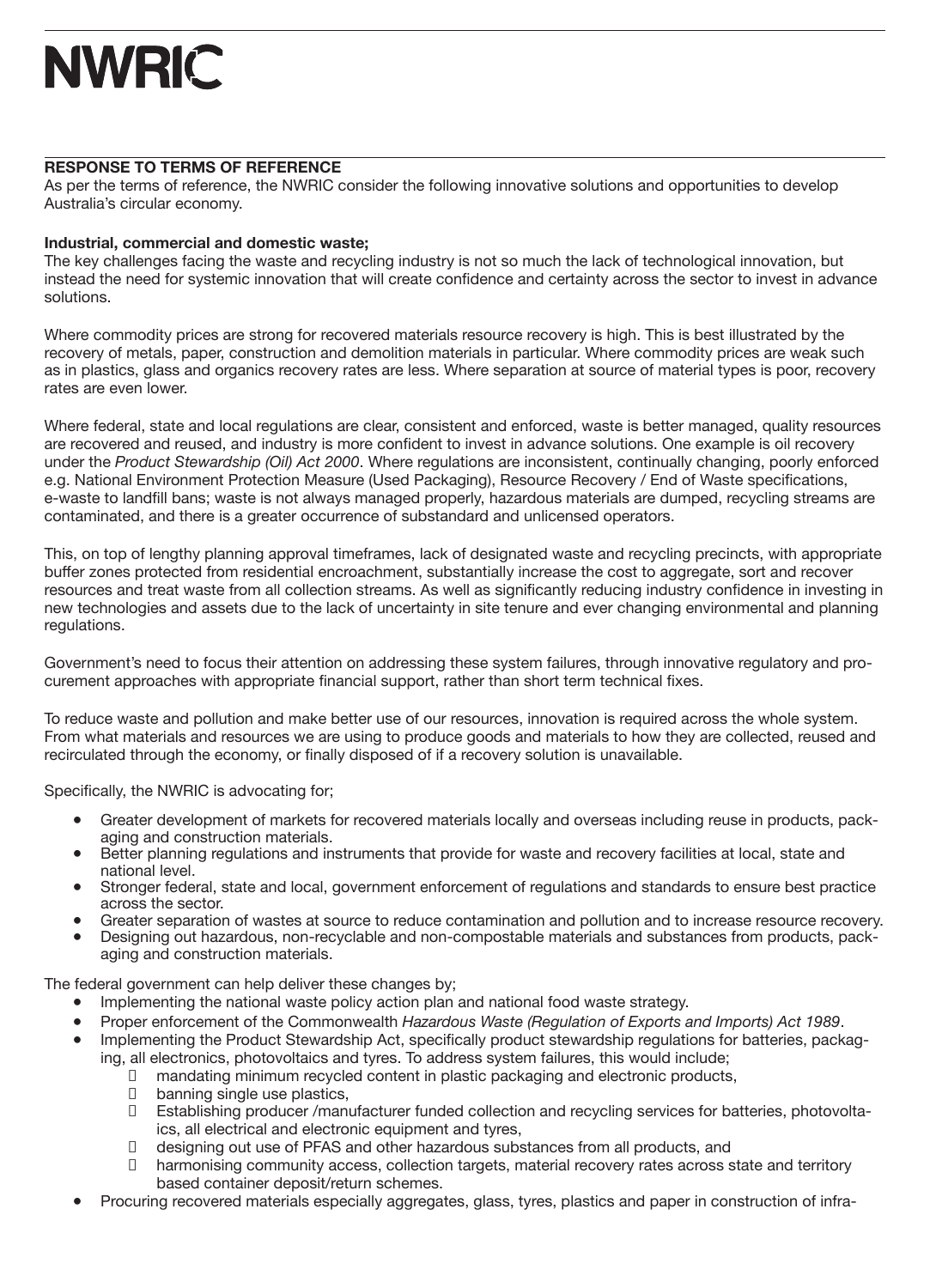

structure, products and packaging.

- Working with the NWRIC to develop national resource recovery specifications for all material types to ensure quality outputs that meet manufacturer, construction industry and farmer requirements.
- Replacing the NEPM for Used Packaging with a Product Stewardship (Packaging) Regulation, to ensure packaging targets are met and responsibility for enforcement rests with the federal government, rather than with States and Territories, a key weakness in the measure.
- Working with the NWRIC to develop; 1) national resource recovery specifications to ensure quality quality outputs that meet manufacturer, construction industry and farmer requirements. 2) National collection specifications to ensure quality inputs for processing, the output would be a national standard for domestic, commercial and industrial collection bins and their contents adopted by all states, territories and local governments. This could easily be done for domestic collections and a standard is already in place for commercial collections (Western Australia, SA and NSW have very good models to draw on).
- Educating the community on buying recycled and implementing a nationally agreed "Recycle Right" campaign similar to the "Love Food, Hate Waste" campaign developed by NSW and being rolled out by other States.
- Formulating with the states and territories a National Energy Recovery from Waste Strategy to reduce greenhouse gas emissions, prevent illegal dumping and extend the life of existing landfills.
- Banning the export of whole baled cars, whole whitegoods, unprocessed mechanical lubricating oils, and whole electronics and electrical equipment.

State, territory and local governments can also assist by;

- Investing more resources (preferably funded by the waste and landfill levies) to enforce existing regulations to prevent illegal operations, substandard waste and recycling facilities and illegal dumping particularly in the areas of car wrecking, scrap metal, whitegoods, e-waste, tyre collection and recycling, chemicals.
- Reforming local and state planning regulations and plans so they encourage development of recycling and waste facilities in strategically located areas that have a long tenure, are acceptable to the community and economically viable for waste and recycling businesses.

### **Landfill reduction/rationalisation**

There are two key action plans that should be addressed here.

#### *Reducing materials to landfill and greenhouse gas emissions*

This can be achieved by;

- diverting organic and food wastes from domestic and commercial rubbish bins,
- establishing refuse derived fuels and energy recovery facilities for non recyclable materials,
- diverting construction and demolition waste by establishing recycling hubs for construction and demolition waste that enables greater recovery, processing and supply of recovered materials back into the infrastructure construction sector, and
- reducing the amount of waste created in the first place by designing out waste in products, increasing the durability, repairability and lifespan of products.

Presently food and organics make up 50% of the volume of material going to landfill. Initiating organic and food waste collections for households and businesses is very important. As is minimizing contamination of these streams from household goods, batteries, nappies, cutlery, plastics, glass, metals. Therefore, separation at source is key to optimise the recovery rate, quality and value of this material as a compost and soil fertilizer.

Key to this will be establishing nationally agreed and scientifically based organic and food resource recovery specifications so the output can be certified for application to land and other uses.

Collaboration with the agriculture sector will be key to demonstrate the value and increase uptake of certified compost and fertilizers by farmers.

Recovering gas to produce energy from food and organic wastes is also a way to produce renewable energy and divert materials from landfill. Once again managing the input of this material into a biodigester for processing is vital to prevent contamination of the sludge outputs which can be used as soil conditioners and fertilizers. A lot of work has been done on specifications and land application of biosolids from wastewater treatment plants which could be used here.